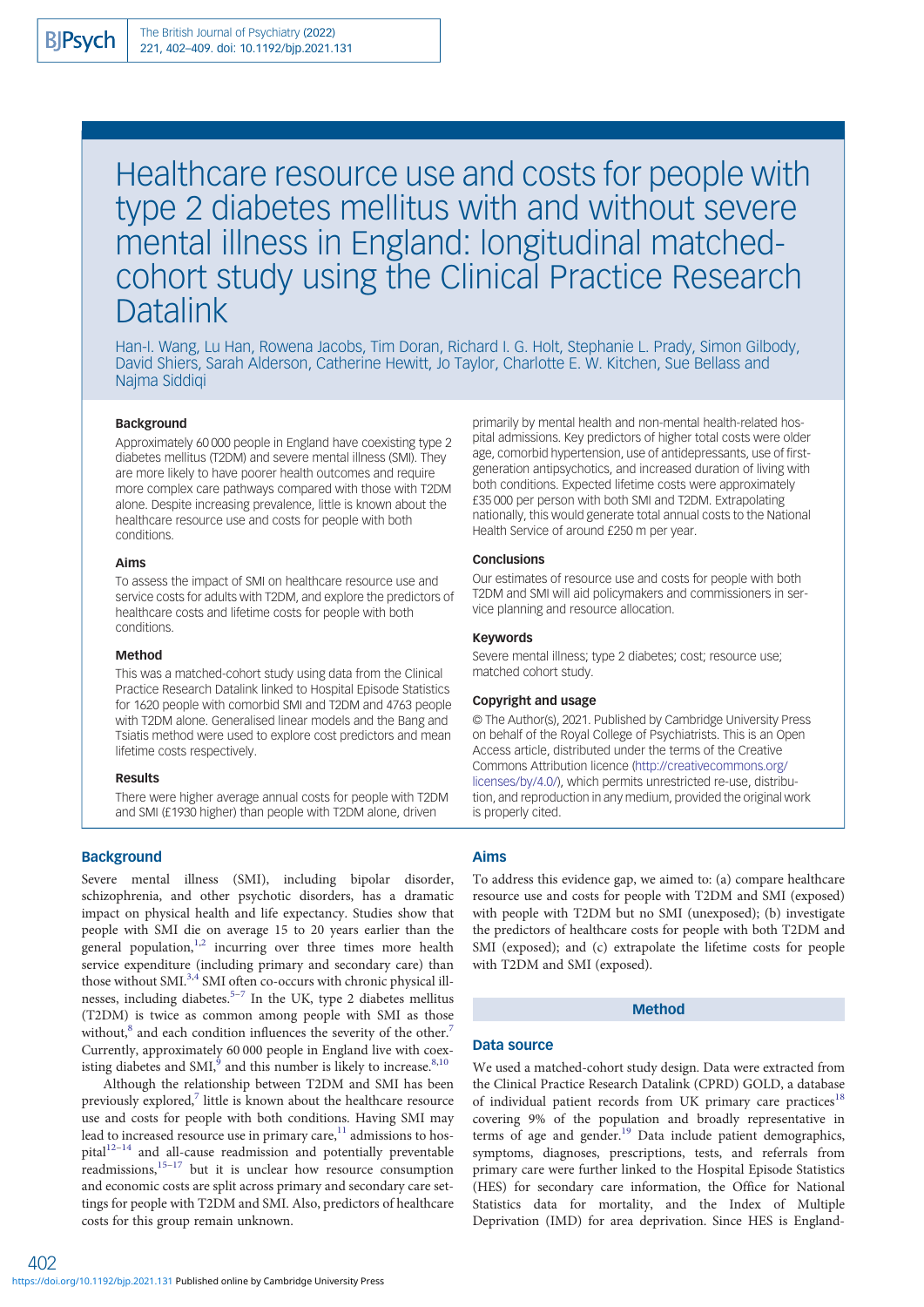based (not UK-based like the CPRD), our sample only includes practices in England.

#### Study population

Patients with a first diagnosis of T2DM and SMI between 1 April 2000 and 31 March 2016, and who were aged 18 or over for both conditions were drawn from the CPRD database. T2DM was classified by the presence of diagnostic codes in primary or secondary care data, and SMI was characterised by the presence of at least one diagnosis for schizophrenia, schizoaffective disorder, bipolar disorder, depression with psychosis, or other affective disorder (such as affective psychoses, unspecified affective psychoses and other affective psychoses) in primary or secondary care data.

Diagnoses were based on Read codes<sup>[20](#page-6-0)</sup> in CPRD and ICD-10  $codes<sup>21</sup>$  $codes<sup>21</sup>$  $codes<sup>21</sup>$  in HES. Detailed code lists are described in Lister et al.<sup>[22](#page-7-0)</sup> People with SMI and T2DM were matched, with a maximum ratio of 1:4, to people diagnosed with T2DM between 1 April 2000 and 31 March 2016 but without SMI, on age (plus or minus 2 years), gender and primary care practice. Matching methods have been described in more detailed elsewhere.<sup>[23](#page-7-0)</sup> All participants had at least 15 months' continuous health records up to research standard, and at least 1 year of follow-up. All the resource utilisation within the follow-up period was considered for the analysis. The methods for determining the start and end dates of follow-up and the baseline characteristics identification period (15-month window) are presented in Supplementary Appendix 1 available at <https://doi.org/10.1192/bjp.2021.131>.

Baseline characteristics included age at diagnosis of T2DM, gender, ethnicity, area deprivation, comorbidity and medication use. Details about derivation of variables and resolving disagree-ments between CRPD and HES have been described elsewhere.<sup>[22,23](#page-7-0)</sup> Area deprivation was categorised in five quintiles based on residential postcodes using IMD 2010 calculated at the Lower layer Super Output Area level.

Cardiovascular comorbidities at baseline were measured by the clinical diagnosis of cardiovascular disease (CVD) and hypertension. Comorbidity was summarised by the number of Charlson  $comorbidities, <sup>24</sup> excluding diabetes and diabetes with complica comorbidities, <sup>24</sup> excluding diabetes and diabetes with complica comorbidities, <sup>24</sup> excluding diabetes and diabetes with complica$ tions. Medication was defined based on prescription of three types of medications (antidiabetes drugs, antidepressants and antipsychotics) at least once within a 15-month window. Identified baseline characteristics were used to adjust analyses for sample heterogeneity or to explore potential cost predictors.

#### Resource use and cost estimation

Resource use and cost estimation included both primary and secondary care services. Primary care services included general practitioner (GP) or primary care physician consultations, practice nurse consultations, prescriptions and diagnostic tests. Secondary care services comprised in-patient stays in general hospitals. All included resources were costed using a bottom-up costing approach, and calculated costs were expressed in 2018 British pounds. An overview of all the sources of healthcare utilisation data and unit costs (both primary and secondary care) is shown in Supplementary Appendix 2.

#### Primary care costs

Data relating to primary care utilisation were extracted from CPRD based on Read codes, $^{20}$  $^{20}$  $^{20}$  a clinical coding system that classifies diagnoses, patient characteristics, procedures and tests for primary care in the UK. Our study included costs associated with primary care consultations, prescriptions and diagnostic tests. Following the approach proposed by Ride et al,<sup>[25](#page-7-0)</sup> consultation costs were

calculated by the duration multiplied by the costs per minute of staff time. Different members of staff, such as doctors and practice nurses, attracted different unit costs. Data about the latter were extracted from the Unit Costs of Health and Social Care (2018).<sup>[26](#page-7-0)</sup> Multiple visits to the same staff on the same day were considered as duplicates and discarded, whereas visits to different staff on the same day were counted separately.

Prescription data were derived from the Therapy data-set of CPRD. Prescription costs were calculated by the number of prescriptions multiplied by unit costs from the Prescription Cost Analysis 2018.<sup>[27](#page-7-0)</sup> Prescription records were costed at British National Formulary subparagraph level, which provides detailed information about a drug, including chemical substance, strength and formulation. Higher hierarchy levels (paragraph, section, or chapter) were used where subparagraph codes were unavailable.

Diagnostic test data were derived from the test data-set of CPRD and included diagnostic imaging, diagnostic services and pathology services. Following the costing approach proposed in Ride et al, $\frac{3}{5}$ the test records were first grouped into Healthcare Resource Groups (HRGs) that are also used in National Health Service (NHS) Reference Costs 2017/18[.28](#page-7-0) HRGs are the NHS equivalent of the diagnosis-related groups in the USA, and the NHS Reference Costs are average unit costs for NHS activities. Costs were estimated using the type of tests multiplied by the unit costs from the NHS Reference Costs. Details of the grouping method, including the Read codes and corresponding HRGs appear in Supplementary Appendix 3.

#### Secondary care/hospital care costs

The use and cost of secondary care was calculated only for admissions to general hospitals (including non-specialist mental health providers). Admissions to specialist mental health hospitals such as psychiatric hospitals were not included due to data constraint. Both number of admissions and number of in-patient days were reported as secondary care resource use. Hospital activities, such as diagnoses and procedures, were first grouped into HRGs using HRG4 + 2017/18 Reference Costs Grouper<sup>[29](#page-7-0)</sup> and then linked to the national average costs from the NHS Reference Costs  $2017/18^{28}$ at spell level. Hospital admissions and associated costs were further split into mental and physical health-related admissions using HRG codes.<sup>30</sup>

## Statistical methods

The resource utilisation and costs of both people with T2DM, with and without SMI, were presented at aggregate annual level. A twophase analysis was conducted. The first phase estimated differences in resource use and costs between groups using a matched-cohort design. Unadjusted comparisons compared simple averages of annual resource utilisation and costs. Adjusted comparisons were performed using a series of generalised linear models (GLMs), appropriate for non-negative and highly skewed cost and resource data.[31](#page-7-0) All GLM regressions were adjusted for age at diagnosis of T2DM (continuous variable), gender, ethnic group, time since diagnosis of T2DM (continuous variable) and characteristics at diagnosis of T2DM, including area deprivation, comorbid hypertension, comorbid CVD, number of Charlson comorbidities (continuous variable), medications (antidepressant and antidiabetes drugs) and financial year in order to account for sample heterogeneity. Choices of distributional family and link functions of all GLMs were informed by the Park test $32$  and the Pregibon link test.<sup>33</sup> To ensure robustness of GLM results, a sensitivity analysis without extreme values, defined as those over the 99th percentile, was also conducted.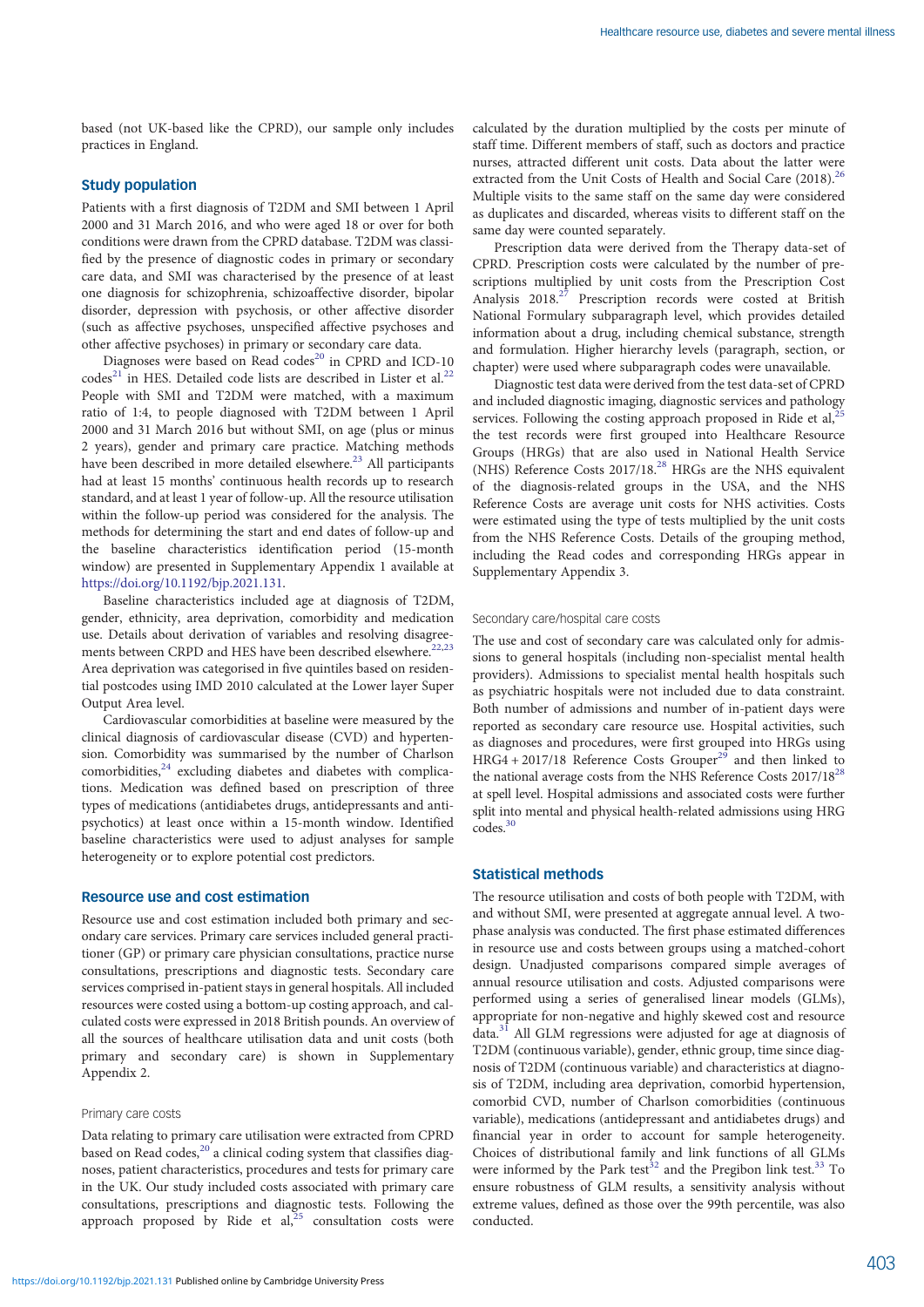<span id="page-2-0"></span>Table 1 Baseline characteristics of people with severe mental illness (SMI) and type 2 diabetes mellitus (T2DM) (exposed) and matched people with T2DM but no SMI (unexposed)

|                                                                         | <b>Total</b>            | <b>Exposed</b><br>(T2DM with<br>SMI) | Unexposed<br>(T2DM without<br>SMI) |
|-------------------------------------------------------------------------|-------------------------|--------------------------------------|------------------------------------|
| People, $n$ $%$                                                         | 6383                    | 1620                                 | 4763                               |
| Matched unexposed individuals, n (%)<br>1 unexposed<br>individual       |                         | 158 (9.8)                            |                                    |
| 2 unexposed                                                             |                         | 332 (20.5)                           |                                    |
| individuals<br>3 unexposed                                              |                         | 579 (35.7)                           |                                    |
| individuals<br>4 unexposed                                              |                         | 551 (34.0)                           |                                    |
| individuals<br>Age at diagnosis, mean (s.d.)                            |                         |                                      |                                    |
| T2DM                                                                    | 57.9 (12.6)             | 57.4 (12.9)                          | 58.0 (12.5)                        |
| <b>SMI</b>                                                              |                         | 47.8 (17.2)                          |                                    |
| Gender, n (%)                                                           |                         |                                      |                                    |
| Male                                                                    | 3080 (48.3)             | 780 (48.1)                           | 2300 (48.3)                        |
| Female                                                                  | 3303 (51.7)             | 840 (51.9)                           | 2463 (51.7)                        |
| SMI diagnosis, n (%)                                                    |                         |                                      |                                    |
| Schizophrenia                                                           |                         | 850 (52.5)                           |                                    |
| Bipolar disorder                                                        |                         | 524 (32.3)                           |                                    |
| Depression and<br>psychosis                                             |                         | 140 (8.6)                            |                                    |
| Schizoaffective                                                         |                         | 83(5.1)                              |                                    |
| disorder                                                                |                         |                                      |                                    |
| Mixed and other                                                         |                         | 23 (1.4)                             |                                    |
| Diagnosis order, n (%)                                                  |                         |                                      |                                    |
| SMI then T2DM                                                           |                         | 1269 (78.3)                          |                                    |
| T2DM then SMI                                                           |                         | 351 (21.7)                           |                                    |
| Ethnic group, n (%)                                                     |                         |                                      |                                    |
| White                                                                   | 5264 (82.5)             | 1375 (84.9)                          | 3889 (81.7)                        |
| Asian, Black, other,                                                    | 726 (11.4)              | 203 (12.5)                           | 523 (11.0)                         |
| mixed ethnicity<br>Unknown                                              | 393 (6.2)               | 42 (2.6)                             | 351(7.4)                           |
| Deprivation, n (%)                                                      |                         |                                      |                                    |
| 1st quintile (least                                                     | 972 (15.2)              | 217 (13.4)                           | 755 (15.9)                         |
| deprived)                                                               |                         |                                      |                                    |
| 2nd quintile                                                            | 1210 (19.0)             | 275 (17.0)                           | 935 (19.6)                         |
| 3rd quintile                                                            | 1215 (19.0)             | 281 (17.3)                           | 934 (19.6)                         |
| 4th quintile                                                            | 1475 (23.1)             | 401 (24.8)                           | 1074 (22.5)                        |
| 5th quintile (most                                                      | 1505 (23.6)             | 445 (27.5)                           | 1060 (22.3)                        |
| deprived)                                                               |                         |                                      |                                    |
| Unknown                                                                 | 6(0.1)                  | 1(0.1)                               | 5(0.1)                             |
| Comorbidities, n (%)<br>Cardiovascular                                  | 2141 (33.5)             | 510 (31.5)                           | 1631 (34.2)                        |
| disease <sup>a</sup>                                                    |                         |                                      |                                    |
| Hypertension <sup>a</sup>                                               | 3513 (55.0)             | 777 (48.0)                           | 2736 (57.4)                        |
| Number of Charlson                                                      | 0.51(0)                 | 0.49(0)                              | 0.51(0)                            |
| comorbidities,                                                          |                         |                                      |                                    |
| mean (median)                                                           |                         |                                      |                                    |
| $0, n$ (%)                                                              | 3915 (61.3)             | 1001 (61.8)                          | 2914 (61.2)                        |
| $1, n$ (%)                                                              | 1880 (29.5)             | 485 (29.9)                           | 1395 (29.3)                        |
| 2, n (%)                                                                | 440 (6.9)               | 99 (6.1)                             | 341 (7.2)                          |
| $\geq$ 3, n (%)                                                         | 148 (2.3)               | 35(2.2)                              | 113(2.4)                           |
| Medications, n (%)<br>Antidepressants                                   | 1696 (26.6)             | 792 (48.9)                           | 904 (19.0)                         |
| Antipsychotics                                                          |                         |                                      |                                    |
| First generation                                                        | 360 (5.6)               | 307 (19.0)                           | 53 (1.1)                           |
| Second                                                                  | 760 (11.9)              | 733 (45.3)                           | 27(0.6)                            |
| generation                                                              |                         |                                      |                                    |
| Antidiabetes                                                            | 893 (14.0)              | 251 (15.5)                           | 642 (13.5)                         |
| Death at the end of follow-up, n (%)                                    |                         |                                      |                                    |
| Yes                                                                     | 740 (11.6)              | 234 (14.4)                           | 506 (10.6)                         |
| No                                                                      | 5643 (88.4)             | 1386 (85.6)                          | 4257 (89.4)                        |
| Average follow-up time for matched-cohort analysis (years) <sup>b</sup> |                         |                                      |                                    |
| Mean (s.d.)<br>Median (minimum-                                         | 6.4(3.7)<br>$5.8(1-16)$ | 6.1(3.6)<br>$5.4(1-16)$              | 6.5(3.7)<br>$5.9(1-16)$            |
| maximum)                                                                |                         |                                      |                                    |

Average follow-up time for cost predictor analysis (years)<sup>c</sup>

(Continued)

| Table 1 (Continued)                                                                                                                                                              |       |                                      |                                    |  |  |
|----------------------------------------------------------------------------------------------------------------------------------------------------------------------------------|-------|--------------------------------------|------------------------------------|--|--|
|                                                                                                                                                                                  | Total | <b>Exposed</b><br>(T2DM with<br>SMI) | Unexposed<br>(T2DM without<br>SMI) |  |  |
| Mean (SD)<br>Median (minimum-<br>maximum)                                                                                                                                        |       | 5.3(3.5)<br>$4.5(0.5-16)$            |                                    |  |  |
| a. Including those diagnosed by general practitioners.<br>b. From date of T2DM diagnosis to study end date.<br>c. From date of diagnosis of both T2DM and SMI to study end date. |       |                                      |                                    |  |  |

The second phase focused on people with both T2DM and SMI only. The cost predictors of total, primary care and secondary care costs were explored using the multivariate GLM method as described above. Lifetime costs (costs from having T2DM and SMI to death) were estimated using the Bang and Tsiatis partition method, which estimates mean costs by adjusting survival when these costs are right censored.<sup>34</sup> Average lifetime cost for those that died within the follow-up period was also calculated for the purposes of comparison. Furthermore, to estimate the economic impact of people with T2DM and SMI to the NHS each year, prevalence-based healthcare costs were calculated based on the preva-lence reported in the National Diabetes Audit<sup>[9](#page-6-0)</sup> and the average annual cost estimated in this study. All analyses were performed using SAS software, version 9.4 (SAS Institute, North Carolina, US) and Stata version 15 (StataCorp LP, College Station, TX, USA).

## Ethics approval and consent to participate

A data-use agreement for CPRD records and linked HES and Office for National Statistics mortality data was granted by the Independent Scientific Advisory Committee (ref: 17\_161R). Individual patient consent is not required for observational CPRD studies, but patients have the opportunity to opt out of contributing to the database.

#### Results

#### Descriptive statistics

A total of 6383 people (1620 exposed and 4763 matched unexposed participants) were included in the analysis with 1 023 257 primary care contacts and 22 253 hospital admission spells. Table 1 shows baseline characteristics for the total sample, and the two groups. The mean age of the sample population was 57.9 years (s.d. = 12.6). Overall, 48.3% were male, 82.5% were White, 55.0% had hypertension, 33.5% had CVDs, 26.6% were prescribed antidepressants and 17.5% received antipsychotics.

People with both T2DM and SMI (exposed) and people with T2DM but no SMI (unexposed) were similar for age, gender and ethnicity. As expected, those with SMI were more likely to have been prescribed psychotropic medications (antidepressants and antipsychotics) (chi-square,  $P < 0.001$ ).

## Annual resource utilisation and costs

The annual resource use and costs for the two groups are presented in [Table 2](#page-3-0). People with SMI used more primary and secondary care services on average every year compared with those without SMI. On average, people with SMI received 20 primary care contacts every year, and the majority were non-prescription or test-related consultations. They spent a mean of  $10.2$  (s.d. = 29.1) days in hospital per annum, and the majority were non-mental health related (details in Supplementary Appendix 4). The main differences between the two groups were the all-cause annual number of

404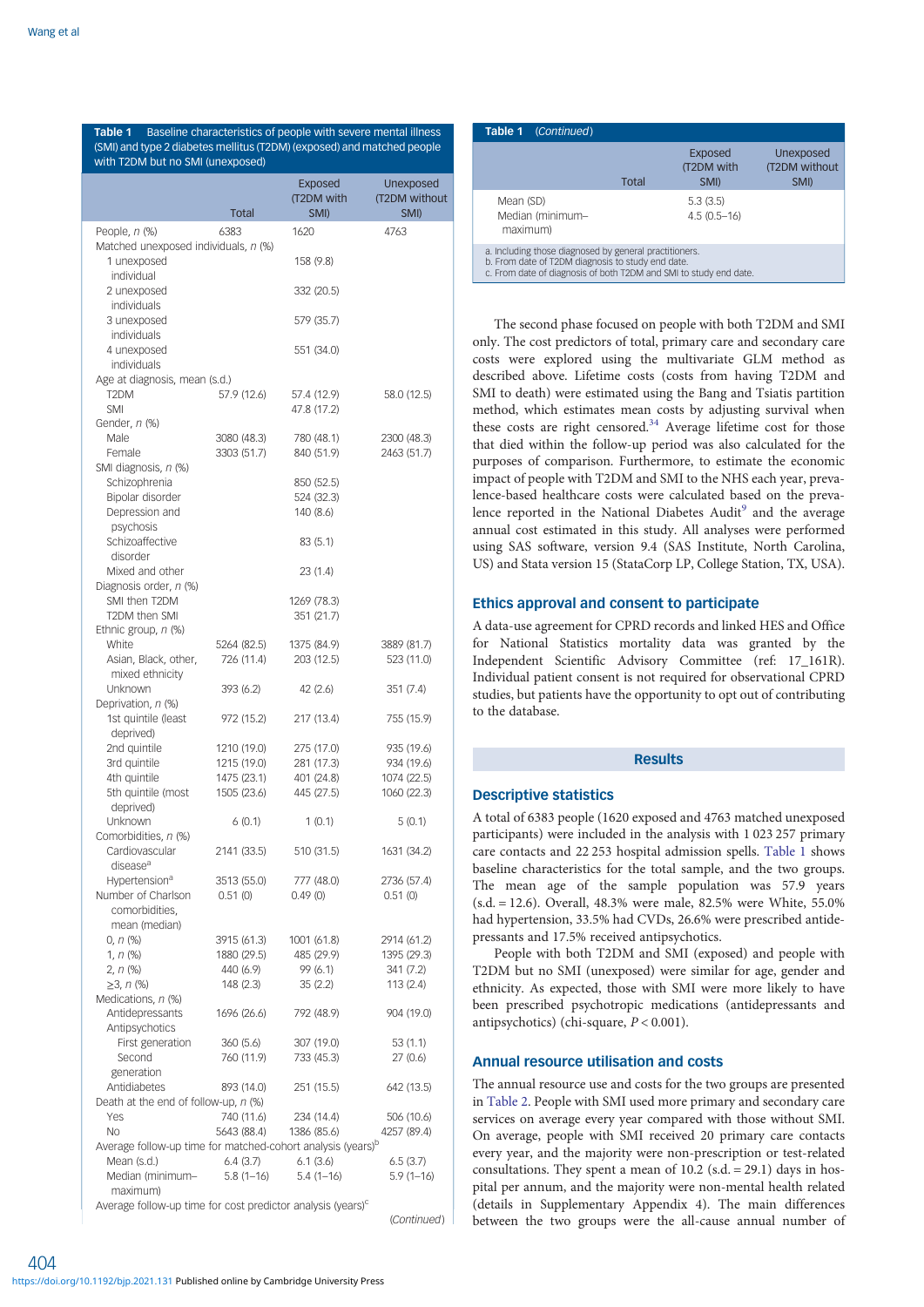<span id="page-3-0"></span>Table 2 Average resource use per person per year for people with severe mental illness (SMI) and type 2 diabetes mellitus (T2DM) (exposed) and matched people with T2DM alone (unexposed)

|                                          | Unadjusted  |                           |                          | Adjusted <sup>a</sup> |                           |                          |                |
|------------------------------------------|-------------|---------------------------|--------------------------|-----------------------|---------------------------|--------------------------|----------------|
|                                          | Total       | Exposed<br>$(T2DM + SMI)$ | Unexposed<br>(T2DM only) | <b>Total</b>          | Exposed<br>$(T2DM + SMI)$ | Unexposed<br>(T2DM only) | P <sup>b</sup> |
| n                                        | 6383        | 1620                      | 4763                     | 6383                  | 1620                      | 4763                     |                |
| Resource use, mean (s.d.)                |             |                           |                          |                       |                           |                          |                |
| Primary care contacts <sup>c</sup>       | 16.3(10.6)  | 20.1(12.3)                | 15.0(9.7)                | 16.8(6.5)             | 20.9(7.8)                 | 15.3(5.3)                | $< 0.001***$   |
| Consultation only                        | 9.5(7.1)    | 12.1(8.4)                 | 8.7(6.4)                 | 9.8(3.8)              | 12.7(4.4)                 | 8.8(2.9)                 | $<0.001***$    |
| Medicine prescription related            | 5.7(4.6)    | 6.9(5.7)                  | 5.4(4.1)                 | 5.9(2.6)              | 7.2(3.2)                  | 5.5(2.2)                 | 0.245          |
| Test related                             | 1.3(1.5)    | 1.3(1.5)                  | 1.2(1.5)                 | 1.3(0.5)              | 1.4(0.5)                  | 1.3(0.5)                 | 0.491          |
| In-patient stays                         |             |                           |                          |                       |                           |                          |                |
| Annual number of admissions <sup>d</sup> | 0.6(1.7)    | 0.8(2.0)                  | 0.6(1.6)                 | 0.6(0.6)              | 0.9(0.7)                  | 0.6(0.5)                 | $0.001**$      |
| Mental health related <sup>e</sup>       | 0.2(0.1)    | 0.1(0.3)                  | 0.0(0.1)                 | 0.0(0.1)              | 0.1(0.2)                  | 0.0(0.0)                 | $<0.001***$    |
| Non-mental health related                | 0.6(1.7)    | 0.7(2.0)                  | 0.6(1.6)                 | 0.6(0.4)              | 0.7(0.4)                  | 0.6(0.4)                 | $0.018*$       |
| Annual number of in-patient days         | 4.7(17.4)   | 10.2(29.1)                | 2.9(10.3)                | 6.0(14.0)             | 15.1(24.3)                | 2.8(4.9)                 | $< 0.001***$   |
| Mental health related                    | 0.9(8.9)    | 3.2(15.6)                 | 0.1(4.6)                 | 2.3(10.5)             | 8.9(19.3)                 | 0.1(0.3)                 | $< 0.001***$   |
| Non-mental health related                | 3.8(14.5)   | 7.0(24.0)                 | 2.8(9.1)                 | 4.6(9.6)              | 10.1(16.1)                | 2.8(4.7)                 | $<0.001***$    |
| Cost, mean (s.d.), £                     |             |                           |                          |                       |                           |                          |                |
| Total                                    | 2619 (7215) | 4059 (12 231)             | 2129 (4238)              | 2707 (2705)           | 4473 (3767)               | 2109 (1888)              | $<0.001***$    |
| Primary care contacts                    | 618 (614)   | 804 (786)                 | 555 (529)                | 637 (331)             | 849 (411)                 | 565 (263)                | $<0.001***$    |
| In-patient stays                         | 2001 (7100) | 3255 (12 181)             | 1574 (4050)              | 2171 (3034)           | 3883 (4544)               | 1588 (1945)              | $<0.001***$    |
| Mental health related                    | 156 (1672)  | 511 (2771)                | 36 (1039)                | 343 (1475)            | 1271 (2720)               | 27 (83)                  | $< 0.001***$   |
| Non-mental health related                | 1844 (6834) | 2745 (11771)              | 1538 (3889)              | 1982 (2562)           | 3154 (3578)               | 1584 (1954)              | $<0.001***$    |

a. Adjusted for age at diagnosis of T2DM, gender, ethnic group, time since diagnosis of T2DM, and characteristics at diagnosis of T2DM, including area deprivation, comorbid hypertension,<br>comorbid cardiovascular disease, nu

c. Including all the consultation records from medical staff with associated Read code. d. Number of admissions is at the spell level. Hence, if a person transfers to another hospital, it will count as two admissions.

e. Spells contain mental health-related Healthcare Resource Groups codes. \*\*\*P < 0.001, \*\*P < 0.01, \*P < 0.05.

hospital in-patient days (10.2 and 2.9 days for exposed and unexposed individuals, respectively), the annual number of consultations (12.1 contacts for exposed versus 8.7 contacts for unexposed individuals) and the all-cause annual number of admissions (0.8 admissions for people with SMI versus 0.6 for those without SMI). The differences remained significant even after extreme values were removed (Supplementary Appendix 5).

Unadjusted mean annual costs per patient were £4059 (s.d. =  $12$ ) 231) for people with SMI. This is £1930 higher compared with those without SMI, with £2129 (s.d. = 4238). Admission to hospital was the main contributor to the annual costs, accounting for 80.2% and 73.9% of overall healthcare expenditure for those with and without SMI, respectively.

Table 2 summarises the results of the GLM models adjusting for age at diagnosis of T2DM, gender, ethnic group, time since diagnosis of T2DM and characteristics at diagnosis of T2DM, including area deprivation, comorbid hypertension, comorbid CVD, number of Charlson comorbidities and medications (antidepressant and antidiabetes drugs). Adjusted differences in resource utilisation and costs between those with and without SMI were significant, with the exception of differences in the numbers of prescription-related and test-related consultations (further details in Supplementary Appendix 6).

## Cost predictors of total costs for people with T2DM and SMI

The results of the analysis using GLM models for predictors of total, primary and secondary care costs for those with T2DM and SMI can be found in [Table 3.](#page-4-0) Key predictors of higher total costs for those were older age at diagnosis (for the latest of SMI or T2DM), comorbid hypertension, use of antidepressants, use of first-generation antipsychotics, and longer duration of both T2DM and SMI. For example, the average marginal effect of time since having T2DM and SMI is £1666 (95% CI 1160–2172), suggesting that the total cost was increased by £1666 (95% CI 1160–2172) when

people lived one additional year of living with both conditions. In addition, younger age, female gender, White ethnicity, diagnosis with bipolar disorder or depression and psychosis, comorbid hypertension, increased number of Charlson comorbidities, and use of antidepressants, antipsychotics or antidiabetes drugs were associated with higher primary care costs. For secondary care costs, the significant cost predictors were age, comorbid hypertension and duration of illness.

## Lifetime and prevalence-based costs for people with T2DM and SMI

Of the 1620 people with T2DM and SMI, 234 (14.4%) died within the follow-up period, leaving 85.6% of people with cost data censored. The average lifetime cost for those that died within the follow-up period was estimated at £26 354. The average lifetime cost increased to £34 518 when living participants were included, and censored cost data were considered using the Bang and Tsiatis partition method.[27](#page-7-0) The study time period was partitioned into 1-year time intervals, and average costs incurred in each interval were multiplied by the inverse probability of not being censored. Weighted costs were summed across intervals and divided by the sample size to account for censoring. Regarding prevalence-based costs, it was estimated that people with SMI and T2DM cost NHS (England) £268 380 000 per year based on the prevalence reported in the National Diabetes Audit,<sup>[9](#page-6-0)</sup> and the adjusted average annual cost of  $\text{\pounds}4473$  (s.d. = 3767) reported in Table 2.

## **Discussion**

## Main findings

This study, to the best of our knowledge, is the first to estimate the resource use and costs of people with T2DM and SMI using information from both primary and secondary care sources. The presence of SMI was associated with increased resource use and costs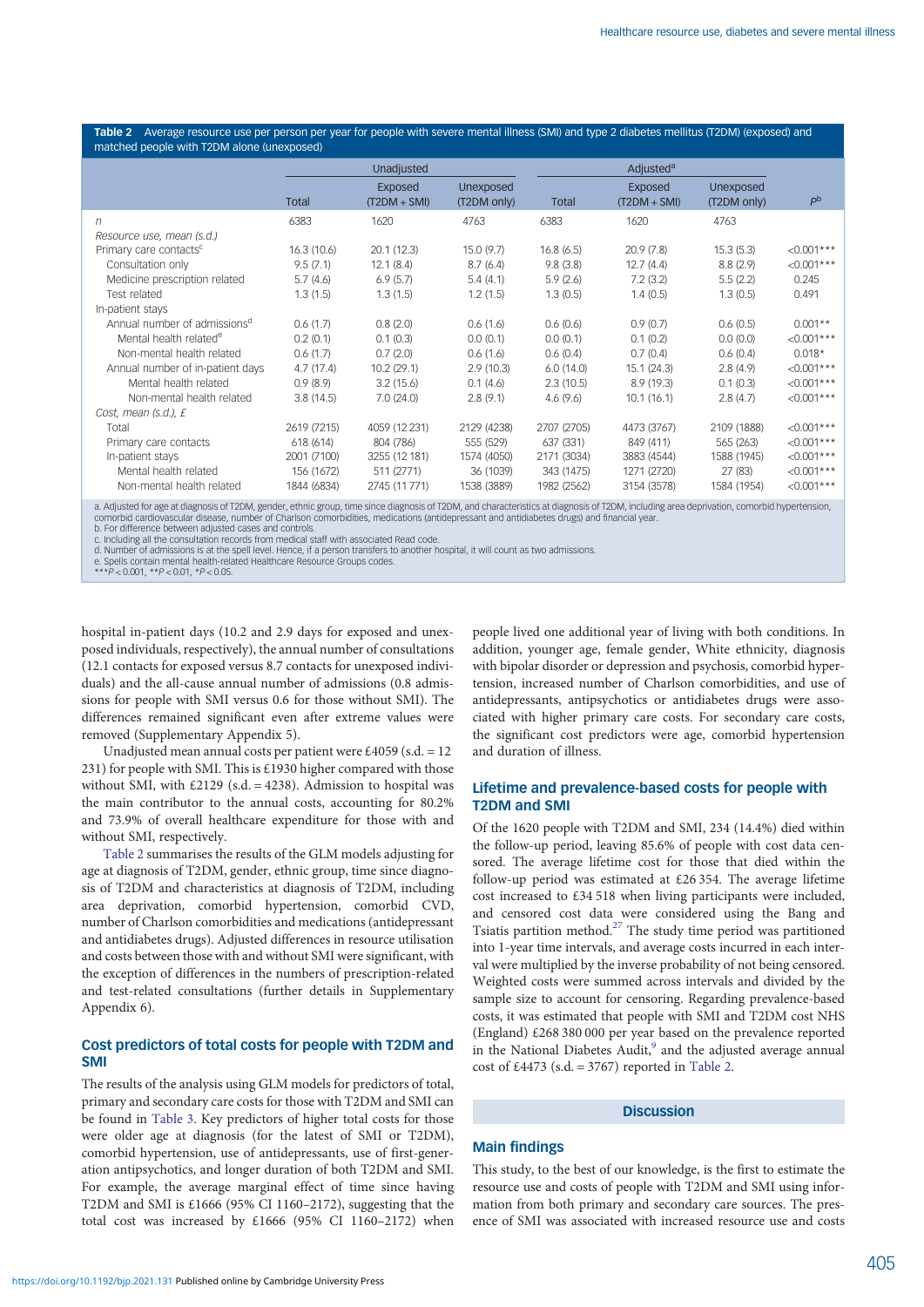<span id="page-4-0"></span>

| Table 3                                   |                  | Cost drivers of total cost for people with severe mental illness (SMI) and type 2 diabetes mellitus (T2DM) (exposed) <sup>a</sup> |                  |                             |                  |                               |  |
|-------------------------------------------|------------------|-----------------------------------------------------------------------------------------------------------------------------------|------------------|-----------------------------|------------------|-------------------------------|--|
|                                           |                  | Total ( $n = 1620$ )                                                                                                              |                  | Primary care ( $n = 1620$ ) |                  | Secondary care ( $n = 1620$ ) |  |
|                                           | Average marginal |                                                                                                                                   | Average marginal |                             | Average marginal |                               |  |
|                                           | effect(f)        | 95% CI                                                                                                                            | effect(f)        | 95% CI                      | effect(f)        | 95% CI                        |  |
| Age at diagnosis of having                | $140**$          | (34 to 245)                                                                                                                       | $-22**$          | $(-39 to -6)$               | $202***$         | (101 to 304)                  |  |
| both T2DM and SMI                         |                  |                                                                                                                                   |                  |                             |                  |                               |  |
| Gender                                    |                  |                                                                                                                                   |                  |                             |                  |                               |  |
| Male                                      | Reference        |                                                                                                                                   | Reference        |                             | Reference        |                               |  |
| Female                                    | 1362             | (-1103 to 33826)                                                                                                                  | $917***$         | (537 to 1297)               | 728              | (-1531 to 2988)               |  |
| Ethnic group                              |                  |                                                                                                                                   |                  |                             |                  |                               |  |
| White                                     | Reference        |                                                                                                                                   | Reference        |                             | Reference        |                               |  |
| Asian, Black, other,                      | 560              | $(-3425$ to $4544)$                                                                                                               | $-251*$          | $(-500 \text{ to } -2)$     | 2172             | $(-2661$ to $7005)$           |  |
| mixed ethnicity                           |                  |                                                                                                                                   |                  |                             |                  |                               |  |
| Unknown                                   | $-13699***$      | $(-15930 \text{ to } -11468)$                                                                                                     | $-1860***$       | $(-2580 \text{ to } -1140)$ | $-12198***$      | $(-13852$ to $-10544)$        |  |
| Type of SMI                               |                  |                                                                                                                                   |                  |                             |                  |                               |  |
| Schizophrenia                             | Reference        |                                                                                                                                   | Reference        |                             | Reference        |                               |  |
| Schizoaffective disorder                  | $-262$           | (-5464 to 4940)                                                                                                                   | 557              | $(-354$ to $1468)$          | $-874$           | $(-5564 \text{ to } 3815)$    |  |
| Bipolar disorder                          | 2605             | (-191 to 5400)                                                                                                                    | $515*$           | (79 to 952)                 | 1961             | $(-740 \text{ to } 4663)$     |  |
| Depression and<br>psychosis               | 26               | (-4285 to 4336)                                                                                                                   | 839*             | (56 to 1621)                | $-2144$          | (-5443 to 1155)               |  |
| Otherb                                    | 3363             | (-8021 to 14746)                                                                                                                  | 1979             | $(-207$ to 4164)            | 2003             | (-6193 to 10 198)             |  |
| Deprivation                               |                  |                                                                                                                                   |                  |                             |                  |                               |  |
| 1st quintile (least                       | Reference        |                                                                                                                                   | Reference        |                             | Reference        |                               |  |
| deprived)                                 |                  |                                                                                                                                   |                  |                             |                  |                               |  |
| 2nd quintile                              | 374              | (-3886 to 4633)                                                                                                                   | 52               | $(-608 \text{ to } 713)$    | $-163$           | $(-4741$ to $4413)$           |  |
| 3rd quintile                              | 861              | (-3456 to 5179)                                                                                                                   | 203              | (-467 to 875)               | 192              | (-3989 to 4737)               |  |
| 4th quintile                              | $-289$           | $(-4235$ to $3657)$                                                                                                               | 6                | (-617 to 629)               | $-770$           | (-4884 to 3344)               |  |
| 5th quintile (most                        | 931              | (-3093 to 4954)                                                                                                                   | 409              | $(-223$ to $1042)$          | 236              | (-3871 to 4343)               |  |
| deprived)                                 |                  |                                                                                                                                   |                  |                             |                  |                               |  |
| Unknown                                   | $-16728***$      | $(-20129$ to $-13326)$                                                                                                            | $-2877*$         | $(-5171$ to $-583)$         | $-13.397***$     | (-16 945 to -9849)            |  |
| Comorbidities                             |                  |                                                                                                                                   |                  |                             |                  |                               |  |
| Cardiovascular disease                    | $-547$           | (-3398 to 2304)                                                                                                                   | 377              | $(-62 \text{ to } 815)$     | $-1235$          | (-3804 to 1335)               |  |
| Hypertension                              | 2820*            | (190 to 5451)                                                                                                                     | 639**            | (234 to 1043)               | $2137*$          | (87 to 4187)                  |  |
| Number of Charlson                        | 1660             | (-111 to 3431)                                                                                                                    | 603***           | (321 to 885)                | 1150             | (-287 to 2587)                |  |
| Comorbidities                             |                  |                                                                                                                                   |                  |                             |                  |                               |  |
| Medication                                |                  |                                                                                                                                   |                  |                             |                  |                               |  |
| Antidepressants                           | 2836*            | (241 to 5431)                                                                                                                     | 1056***          | (645 to 1467)               | 1932             | (-595 to 4458)                |  |
| Antipsychotics                            |                  |                                                                                                                                   |                  |                             |                  |                               |  |
| First generation                          | 3394*            | (195 to 6592)                                                                                                                     | 1332***          | (826 to 1839)               | 1993             | (-1013 to 4998)               |  |
| Second generation                         | 2308             | (-224 to 4841)                                                                                                                    | 649**            | (247 to 1051)               | 2214             | (-274 to 4702)                |  |
| Antidiabetes                              | 1206             | (-2274 to 4686)                                                                                                                   | 708*             | (163 to 1252)               | 410              | (-2571 to 3490)               |  |
| Time since having T2DM<br>and SMI (years) | $1666***$        | (1160 to 2172)                                                                                                                    | 875***           | (752 to 963)                | 947***           | (524 to 1370)                 |  |
| Family <sup>c</sup>                       | Gamma            |                                                                                                                                   | Gamma            |                             | Gamma            |                               |  |
| Link <sup>c</sup>                         | Log              |                                                                                                                                   | Log              |                             | Log              |                               |  |
|                                           |                  |                                                                                                                                   |                  |                             |                  |                               |  |

a. The financial year at T2DM or SMI diagnosis (whichever was the latest) was adjusted in all the analyses.<br>b. Other included other affective disorder and mixed conditions.<br>c. Both family and link functions are the model s

for people with diabetes. The significant cost differences were mainly driven by secondary care services, and were related to higher numbers of admissions and days in hospital. As expected, people with SMI had higher numbers of mental health-related admissions and in-patient days compared with those without. However, people with T2DM and SMI also had, on average, more non-mental health admissions and in-patient days. One possible explanation for this is 'diagnostic overshadowing'; previous studies have shown that having a SMI diagnosis can overshadow diabetes care<sup>[35](#page-7-0),[36](#page-7-0)</sup> leading to later presentations of physical illnesses that are then more likely to require a non-mental health hospital admission. Regular physical health checks, appropriate treatment for diabetes and greater support for diabetes self-management have been proposed for people with T2DM and SMI, in order to improve health outcomes and reduce healthcare costs.<sup>[37](#page-7-0)</sup> Similarly, as the majority (78.3%) of individuals with T2DM and SMI developed diabetes after SMI, such health checks and treatments may also delay or prevent the onset of diabetes and provide clinical

and economic benefits.<sup>38</sup> Importantly, some non-mental health admissions and in-patient days are unrelated to diabetes and may benefit from further investigation.

Another possible explanation for the long average non-mental health-related in-patient days is that managing a greater number of comorbidities (SMI) is associated with lengthier admissions.<sup>[39,40](#page-7-0)</sup> For our study group, this could be exacerbated because of lack of continuity of care, poor coordination with secondary care or lack of person-centred care. Further investigation of the underlying mechanisms behind this finding is needed.

For people with T2DM and SMI, older age, White ethnicity, female gender, more comorbidities (including hypertension), use of antidepressants or antipsychotics and increased duration of living with both T2DM and SMI were associated with higher healthcare costs. Among these cost predictors, ethnicity, gender, use of antidepressants or antipsychotics, and number of Charlson comorbidities only had a significant impact on costs in primary care. This finding complements previous findings showing that people with T2DM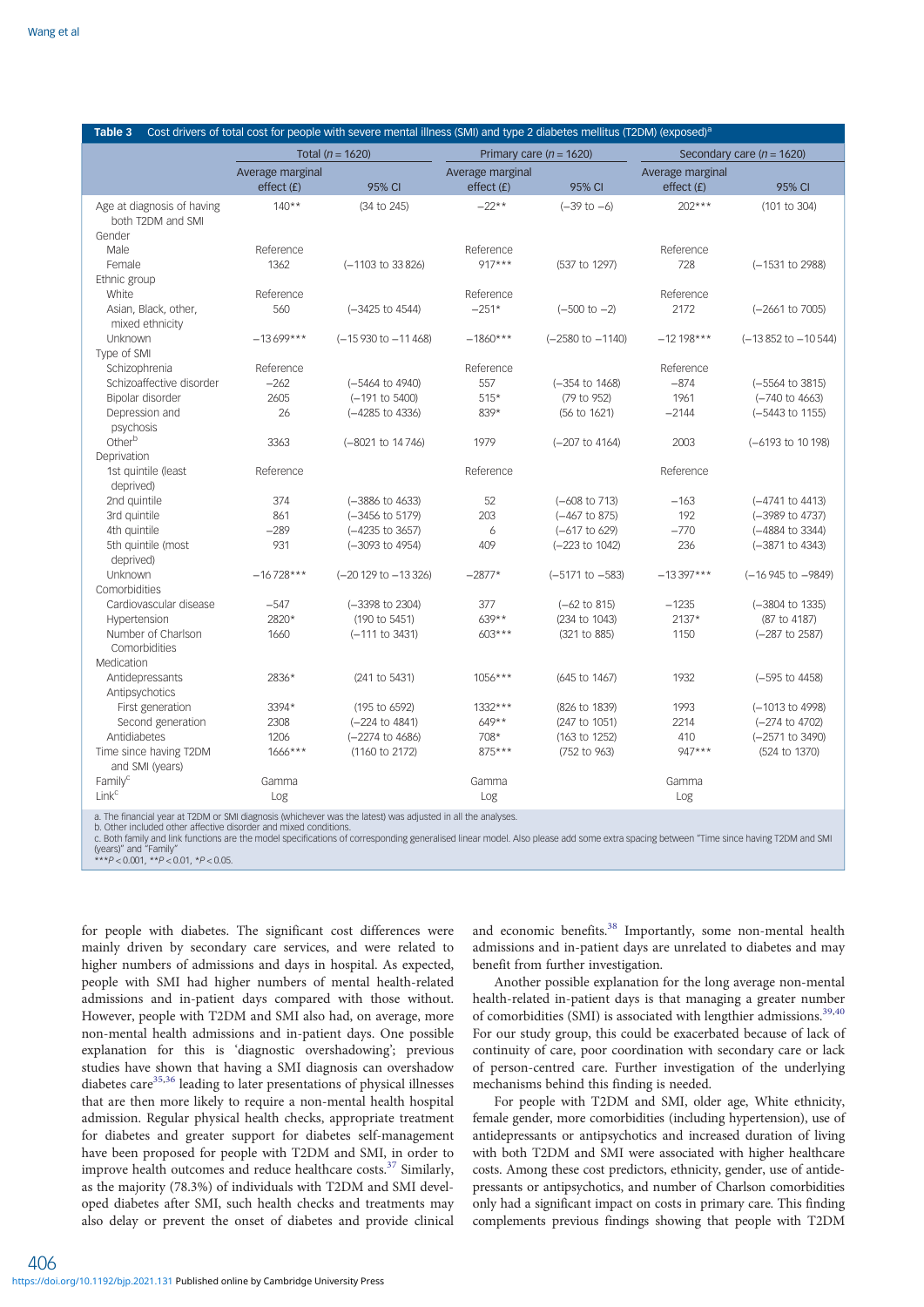and SMI had higher average annual costs than those with T2DM alone, and indicates that more attention should be given to coordination of care for people with these characteristics, in order to reduce healthcare costs and improve outcomes. These cost predictors may also help policymakers to project future costs and to manage costs.

Findings related to cost predictors also reveal some probable interacting drivers of inequalities. Complementing previously found inequalities in prevalence and health outcomes for people with T2DM and SMI, $9,41$  $9,41$  $9,41$  our study indicates that inequality in healthcare costs also exists in relation to ethnicity, gender and age. For example, female gender and White ethnicity were associated with higher primary care costs, suggesting that males and those from a minority ethnic background may have less access to primary care or may be less engaged. This aligns with findings for individuals with SMI alone.<sup>2</sup>

Our results also show that older age is associated with higher costs (lower costs in primary care, but higher costs in secondary care), suggesting that older people may have less access to essential primary care, resulting in increased risk of complications, and require more secondary care resources. Similar findings have been observed for individuals with T2DM alone,<sup>42</sup> whereas Ride et al<sup>25</sup> presented a reverse directional effect of age in people with SMI alone. Data limitations prevented us exploring whether inequalities were because of the severity of illness, complications of T2DM, problems navigating the healthcare system or synergies between these circumstances. Future studies might untangle these observations to map the relationship between disadvantage, discrimination and health outcomes in order to create an environment that can more fairly meet the health needs of individuals with T2DM and SMI.

Finally, the study demonstrated the substantial economic costs associated with people with both T2DM and SMI in England. In terms of incidence-based healthcare costs, the average total cost from diagnosis to death was around £35 000. Regarding prevalence-based healthcare costs, SMI and diabetes multimorbidity costs the NHS approximately a quarter of a billion pounds per year. Moreover, the prevalence of both conditions is rising.<sup>8</sup> Thus, the annual economic impact is likely to increase, which should make management of this comorbidity an NHS priority. Interventions aimed at minimising the impact of SMI (for example, integrated care and supporting patient empowerment<sup>43</sup>) or improv-ing T2DM care (for example, weight reduction<sup>[44](#page-7-0)</sup> and non-pharmacologic interventions<sup>45</sup>) may help to reduce healthcare costs and improve patient outcomes.

## Comparison with findings from other studies

Several studies found that individuals with T2DM and SMI were more likely to experience in-patient admissions compared with people with just T2DM.<sup>12–[14](#page-6-0)</sup> Both Kurdyak et al<sup>14</sup> and Guerrero Fernández de Alba et  $al<sup>12</sup>$  used data from single-payer health insurance systems to study resource use in the population, but their findings were subject to limitations, such as short-term resource-use data (1-year admission to hospital data in Kurdyak et al and 2-year admission to hospital data in Guerrero Fernández de Alba et al), geographic area (Ontario in Kurdyak et al and Aragón in Guerrero Fernández de Alba et al) and specific type of SMI (such as schizophrenia). By contrast, Krein et al examined 1-year all-cause hospital admissions in people with T2DM and all types of SMI in the USA.<sup>13</sup> However, the use of data from the US Department of Veterans Affairs healthcare system may limit its generalisability to health services outside the Department of Veterans Affairs system. Nonetheless, our study findings are in line with these three studies. As with Krein et al's study, $13$  our study focused on all types of SMI. Furthermore, the use of cohort data from CPRD and HES ensured all the resource use was captured, and

the long-term effects were examined (mean follow-up time: 6.4 years, [Table 1](#page-2-0)).

## Limitations

Our study was subject to certain limitations in terms of representativeness. Although patients in CPRD broadly represent the general population,[18](#page-6-0) we cannot ascertain the representativeness of people with T2DM and SMI. This is because our inclusion criteria required individuals to be registered with the practice for at least 15 months, whereas some people with SMI may have transient care relationships with general practice. Also, the representativeness of our study sample can be affected by undetected T2DM or SMI; previous analyses have shown that SMI is often unrecognised among indivi-duals treated for diabetes.<sup>[46](#page-7-0)</sup> Furthermore, people with SMI often have undiagnosed diabetes because of difficulties accessing the healthcare system.[47](#page-7-0) Additionally, the data linkage of UK-based CPRD and England-based HES data may have restricted our sampling to individuals registered to CPRD general practices in England that participated in HES data linkage, potentially differing from the average practice. Finally, although people with missing ethnicity data accounted for a small proportion of the study population ([Table 1\)](#page-2-0), they played an important role in the matchedcohort analysis. As shown in [Table 2](#page-3-0) and Supplementary Appendix 6, people with missing ethnicity were associated with low resource use and costs. Although it is possible that care providers are less likely to record ethnicity for individuals not attending services, the missing ethnicity value is likely to cause an underestimation of the difference between those with and without SMI. Notwithstanding these limitations, the generalisability of our find-ings was supported by the UK National Diabetes Audit<sup>[9](#page-6-0)</sup> that reported a similar distribution to our study group for characteristics such as age at T2DM diagnosis, gender, deprivation and ethnicity.

Our study was also subject to limitations for our cost and resource-use analyses. We are likely to have underestimated some costs because of data constraints preventing us including costs for out-patient services, emergency department and community mental healthcare, the latter being one of the main components of total annual costs for individuals with SMI.[25](#page-7-0) In the current matched-cohort analysis, only the resource use and costs of secondary care have been stratified by mental-health/non-mental health. As important differences of resource use could also occur in primary care, the stratification of primary care resource use should be considered in future studies. Finally, averaging costs over multiple years for the matched cohort analysis can limit appreciation of cost trajectories (i.e. costs peak around the time of diagnosis and then tail off). Nevertheless, annual cost results and relevant information can provide valuable information for decision modelling, especially for Markov model construction.

#### Implications

Our findings indicate that the healthcare costs for people with both T2DM and SMI are substantial. Costs were influenced by age, ethnicity, number of comorbidities and the length of time living with both T2DM and SMI. The results also confirmed that the presence of SMI is associated with increased resource use and costs among people with T2DM. Such differences were primarily driven by secondary care and were related not only to mental health-related but also non-mental health-related hospital admissions, highlighting the need for better coordination of care. The findings can support policymakers and commissioners in service planning and resource allocation. Furthermore, the mechanisms leading to more frequent hospital admissions should be investigated. Finally, strategies to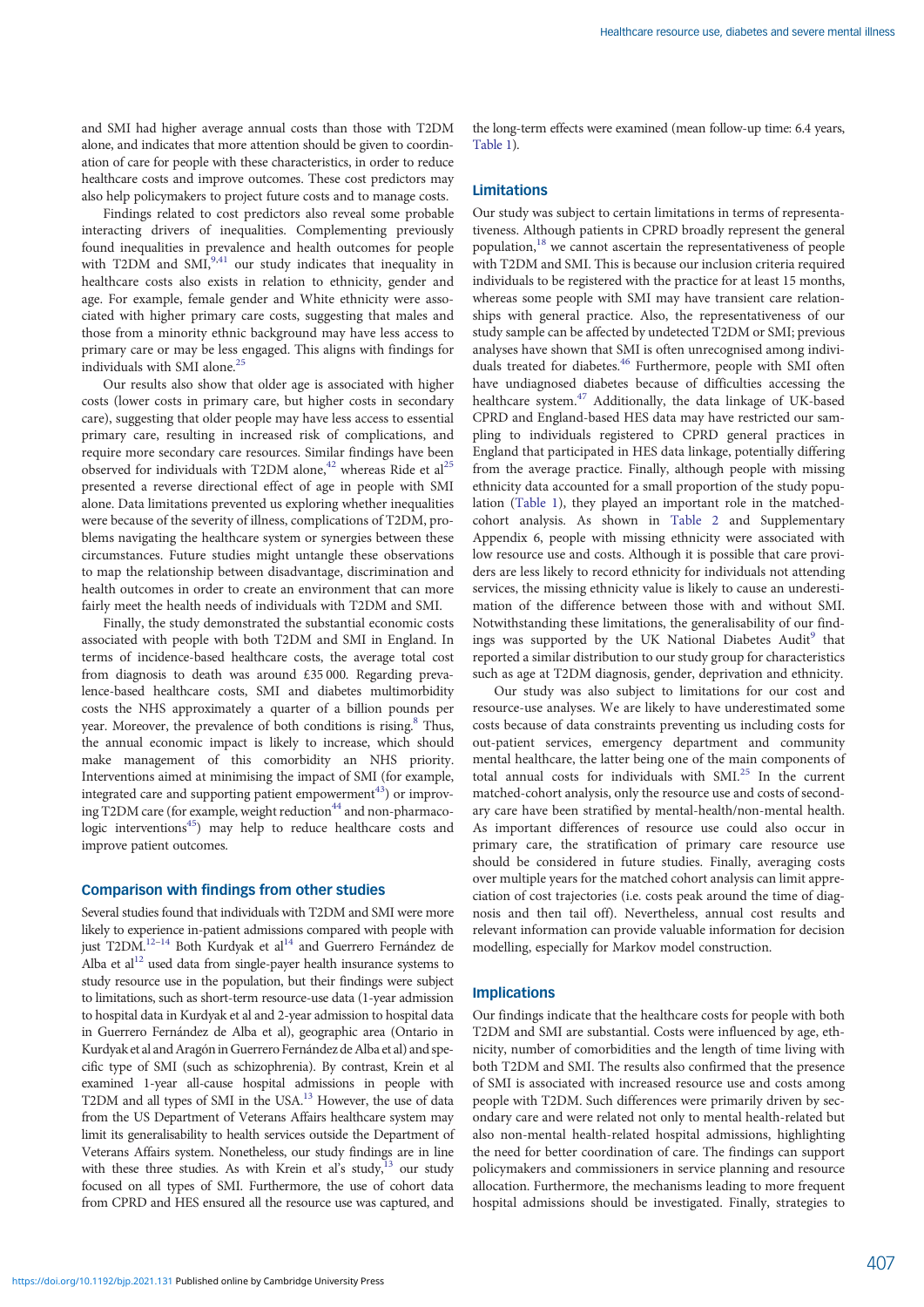<span id="page-6-0"></span>delay the onset of T2DM should be adopted by policymakers, in order to reduce healthcare costs and improve patient outcomes.

Han-I. Wang **D**[,](https://orcid.org/0000-0002-3521-993X) Department of Health Sciences, Seebohm Rowntree Building University of York, UK; Lu Han, Department of Health Services Research and Policy, Faculty of Public Health and Policy, London School of Hygiene and Tropical Medicine, UK; **Rowena Jacobs,** Centre for Health Economics, University of York, UK; **Tim Doran,**<br>Department of Health Sciences, Seebohm Rowntree Building, University of York, UK; Richard I. G. Holt  $\textcircled{\tiny{\textcircled{\textcirc}}}$ , Human Development and Health Academic Unit, Faculty of Medicine, University of Southampton, UK; and Southampton National Institute for Health Research Biomedical Research Centre, University Hospital Southampton NHS Foundation Trust, UK; Stephanie L. Prady, Department of Health Sciences, Seebohm Rowntree Building, University of York, UK; **Simon Gilbody ©**, Department of Health Sciences,<br>Seebohm Rowntree Building, University of York, UK; and Hull York Medical School, University of York, UK; David Shiers, Division of Psychology and Mental Health/Greater Manchester Mental Health NHS Trust/Primary Care and Health Sciences (Keele<br>University), University of Manchester, UK; **Sarah Alderson**, Leeds Institute for Health Sciences, University of Leeds, UK; Catherine Hewitt, Department of Health Sciences, Seebohm Rowntree Building, University of York, UK; **Jo Taylor**, Department of Health<br>Sciences, Seebohm Rowntree Building, University of York, UK; **Charlotte** E. W. Kitchen **D**, Department of Health Sciences, Seebohm Rowntree Building, University of York, UK; Sue Bellass, Leeds Institute for Health Sciences, University of Leeds[,](https://orcid.org/0000-0003-1794-2152) UK; **Najma Siddiqi ID**, Department of Health Sciences, Seebohm Rowntree Building, University of York, UK; Hull York Medical School, University of York, UK; and Bradford District Care NHS Foundation Trust, UK

Correspondence: Han-I Wang Email: [han-i.wang@york.ac.uk](mailto:han-i.wang@york.ac.uk)

First received 19 Mar 2021, final revision 4 Aug 2021, accepted 08 Aug 2021

#### Supplementary material

To view supplementary material for this article, please visit [https://doi.org/10.1192/bjp.2021.](https://doi.org/10.1192/bjp.2021.131) [131](https://doi.org/10.1192/bjp.2021.131)

#### Funding

This publication presents independent research funded by the National Institute for Health Research (NIHR) Health Services and Delivery Research (HS&DR) programme (ref 15/70/26). S.G., N.S., S.L.P. and R.J. were also funded by the NIHR Yorkshire and Humber Applied Research Collaboration (NIHR YH-ARC), <https://www.arc-yh.nihr.ac.uk/>. The views expressed are those of the authors and not necessarily those of the HS&DR programme, the NHS, the NIHR or the Department of Health and Social Care.

#### Acknowledgements

We would like to express our appreciation to John Radford and DIAMONDS Voice Patient and Public Involvement group for providing advice and insights to support this research. We would also like to extend our special thanks to Jennie Lister for her contribution in project management and Dr Jemimah Ride, Centre for Health Policy, School of Population and Global Health, University of Melbourne, Australia for her valuable advice on methodology.

#### Data availability

Researchers can apply to access Clinical Practice Research Datalink (CPRD) data with linkage to Hospital Episode Statistics (HES) through <https://www.cprd.com/>. Data sharing agreements with CPRD do not permit data sharing with third parties. All formulae and additional sources of information are presented in the paper and Supplementary materials. The SAS and stata code for cleaning and analysing the data can be provided upon reasonable request.

#### Author contributions

N.S., R.I.G.H., D.S., S.G., R.J., T.D., C.H., S.L.P., J.T. and S.A. designed and directed the project. S.B. and C.E.W.K. contributed to project management. H.-I.W. and L.H. processed the data, designed and performed the data analyses. R.J. verified the analytical methods. H.-I.W. took the lead in writing the manuscript. All authors provided critical feedback and helped shape the research, analysis and manuscript.

#### Declaration of interest

S.A. has received funding from the Wellcome Institutional Strategic Support Fund and a National Institute of Health Research (NIHR) Clinical Trials Fellowship. S.A. is a member of the Health Services & Delivery Research funding committee. S.G. is deputy chair of the NIHR Health Technology Assessment (HTA) Commissioning Board, and a member of the HTA Commissioning Committee, the HTA Funding Committee Policy Group, and the HTA Post-Funding Committee teleconference. C.H. is a member of the NIHR HTA Commissioning Board (2015-current). R.I.G.H. has received honoraria for speaker engagement, conference attendance or advisory boards from: AstraZeneca, Boehringer-Ingelheim, European Association for the Study of Diabetes, Eli Lilly, Janssen, Menarini, Mylan, Novo Nordisk and Omniamed, Otsuka. R.I.G.H. was a member of the HTA Prioritisation Committee C (Mental Health, Women and Children's Health) until July 2019. D.S. is an expert advisor to the National Institute for Health and Care Excellence (NICE) centre for guidelines; a Board member of the National Collaborating Centre for Mental Health (NCCMH); a Clinical Advisor (paid consultancy basis) to the National Clinical Audit of Psychosis (NCAP); these are the personal views of D.S. and not those of NICE, NCCMH or NCAP. D.S. has received personal fees from Wiley Blackwell publication 'Promoting Recovery in Early Psychosis' 2010, ISBN 978-1-4051- 4894-8, joint editor in receipt of royalties, outside the submitted work; personal fees received as member of the current NICE guideline development group for Rehabilitation in adults with complex psychosis and related severe mental health conditions. N.S. is a member of the British Journal of Psychiatry editorial board but did not take part in the review or decision-making process of this paper. H.-I.W., L.H., R.J., S.L.P., T.D., J.T., C.E.W.K. and S.B. declare no conflicts of interest.

#### References

- 1 Chesney E, Goodwin GM, Fazel S. Risks of all-cause and suicide mortality in mental disorders: a meta-review. World Psychiatry 2014; 13: 153–60.
- 2 Parks J. Svendsen D. Singer P. Foti M. Morbidity and Mortality in People with Serious Mental Illness. National Association of State Mental Health Program Directors. Medical Directors Council, 2006 ([https://www.nasmhpd.org/content/](https://www.nasmhpd.org/content/morbidity-and-mortality-people-serious-mental-illness) [morbidity-and-mortality-people-serious-mental-illness\)](https://www.nasmhpd.org/content/morbidity-and-mortality-people-serious-mental-illness).
- 3 Baughman KR, Bonfine N, Dugan SE, Adams R, Gallagher M, Olds RS, et al. Disease burden among individuals with severe mental illness in a community setting. Community Ment Health J 2016; 52: 424-32.
- 4 Lee S, Rothbard A, Choi S. Effects of comorbid health conditions on healthcare expenditures among people with severe mental illness. J Ment Health Abingdon Engl 2016; 25: 291–6.
- 5 De Hert M, Correll CU, Bobes J, Cetkovich-Bakmas M, Cohen D, Asai I, et al. Physical illness in patients with severe mental disorders. I. Prevalence, impact of medications and disparities in health care. World Psychiatry 2011; 10: 52–77.
- 6 Diabetes UK. Us, Diabetes and a Lot of Facts and Stats. Diabetes UK, 2019 ([https://www.diabetes.org.uk/resources-s3/2019-02/1362B\\_Facts%20and%](https://www.diabetes.org.uk/resources-s3/2019-02/1362B_Facts%20and%20stats%20Update%20Jan%202019_LOW%20RES_EXTERNAL.pdf) [20stats%20Update%20Jan%202019\\_LOW%20RES\\_EXTERNAL.pdf\)](https://www.diabetes.org.uk/resources-s3/2019-02/1362B_Facts%20and%20stats%20Update%20Jan%202019_LOW%20RES_EXTERNAL.pdf).
- 7 Balhara YPS. Diabetes and psychiatric disorders. Indian J Endocrinol Metab 2011; 15: 274–83.
- 8 Reilly S, Olier I, Planner C, Doran T, Reeves D, Ashcroft DM, et al. Inequalities in physical comorbidity: a longitudinal comparative cohort study of people with severe mental illness in the UK. BMJ Open 2015; 5: e009010.
- 9 NHS Digital. National Diabetes Audit 2016-17 Report 1 Care Processes and Treatment Targets: Severe Mental Illness. NHS Digital, 2018 [\(https://files.](https://files.digital.nhs.uk/pdf/s/a/national_diabetes_audit_2016-17_report_1_smi__care_processes_and_treatment_targets.pdf) [digital.nhs.uk/pdf/s/a/national\\_diabetes\\_audit\\_2016-17\\_report\\_1\\_smi\\_\\_car](https://files.digital.nhs.uk/pdf/s/a/national_diabetes_audit_2016-17_report_1_smi__care_processes_and_treatment_targets.pdf)[e\\_processes\\_and\\_treatment\\_targets.pdf\)](https://files.digital.nhs.uk/pdf/s/a/national_diabetes_audit_2016-17_report_1_smi__care_processes_and_treatment_targets.pdf).
- 10 NHS Digital. National Diabetes Audit 2017-18 Report 1 Care Processes and Treatment Targets. NHS Digital, 2019 ([https://digital.nhs.uk/data-and-infor](https://digital.nhs.uk/data-and-information/publications/statistical/national-diabetes-audit/report-1-care-processes-and-treatment-targets-2017-18-full-report) [mation/publications/statistical/national-diabetes-audit/report-1-care-pro](https://digital.nhs.uk/data-and-information/publications/statistical/national-diabetes-audit/report-1-care-processes-and-treatment-targets-2017-18-full-report) [cesses-and-treatment-targets-2017-18-full-report](https://digital.nhs.uk/data-and-information/publications/statistical/national-diabetes-audit/report-1-care-processes-and-treatment-targets-2017-18-full-report)).
- 11 Rathmann W, Pscherer S, Konrad M, Kostev K. Diabetes treatment in people with type 2 diabetes and schizophrenia: retrospective primary care database analyses. Prim Care Diabetes 2016; 10: 36–40.
- 12 Guerrero Fernández de Alba I, Gimeno-Miguel A, Poblador-Plou B, Gimeno-Feliu LA, Ioakeim-Skoufa I, Rojo-Martínez G, et al. Association between mental health comorbidity and health outcomes in type 2 diabetes mellitus patients. Sci Rep 2020; 10: 19583.
- 13 Krein SL, Bingham CR, McCarthy JF, Mitchinson A, Payes J, Valenstein M. Diabetes treatment among VA patients with comorbid serious mental illness. Psychiatr Serv Wash DC 2006; 57: 1016–21.
- 14 Kurdyak P, Vigod S, Duchen R, Jacob B, Stukel T, Kiran T. Diabetes quality of care and outcomes: comparison of individuals with and without schizophrenia. Gen Hosp Psychiatry 2017; 46: 7–13.
- 15 Chwastiak LA, Davydow DS, McKibbin CL, Schur E, Burley M, McDonell MG, et al. The effect of serious mental illness on the risk of rehospitalization among patients with diabetes. Psychosomatics 2014; 55: 134–43.
- 16 Druss BG, Zhao L, Cummings JR, Shim RS, Rust GS, Marcus SC. Mental comorbidity and quality of diabetes care under Medicaid: a 50-state analysis. Med Care 2012; 50: 428–33.
- 17 Stockbridge EL, Chhetri S, Polcar LE, Loethen AD, Carney CP. Behavioral health conditions and potentially preventable diabetes-related hospitalizations in the United States: findings from a national sample of commercial claims data. PLoS One 2019; 14: e0212955.
- 18 Herrett E, Gallagher AM, Bhaskaran K, Forbes H, Mathur R, van Staa T, et al. Data resource profile: clinical practice research datalink (CPRD). Int J Epidemiol 2015; 44: 827–36.
- 19 Campbell J, Dedman D, Eaton S, Gallagher A, Williams T. Is the CPRD gold population comparable to the UK population? Pharmacoepidemiol Drug Saf 2013; 22: 280.
- 20 Chisholm J. The read clinical classification. BMJ 1990; 300: 1092.

408